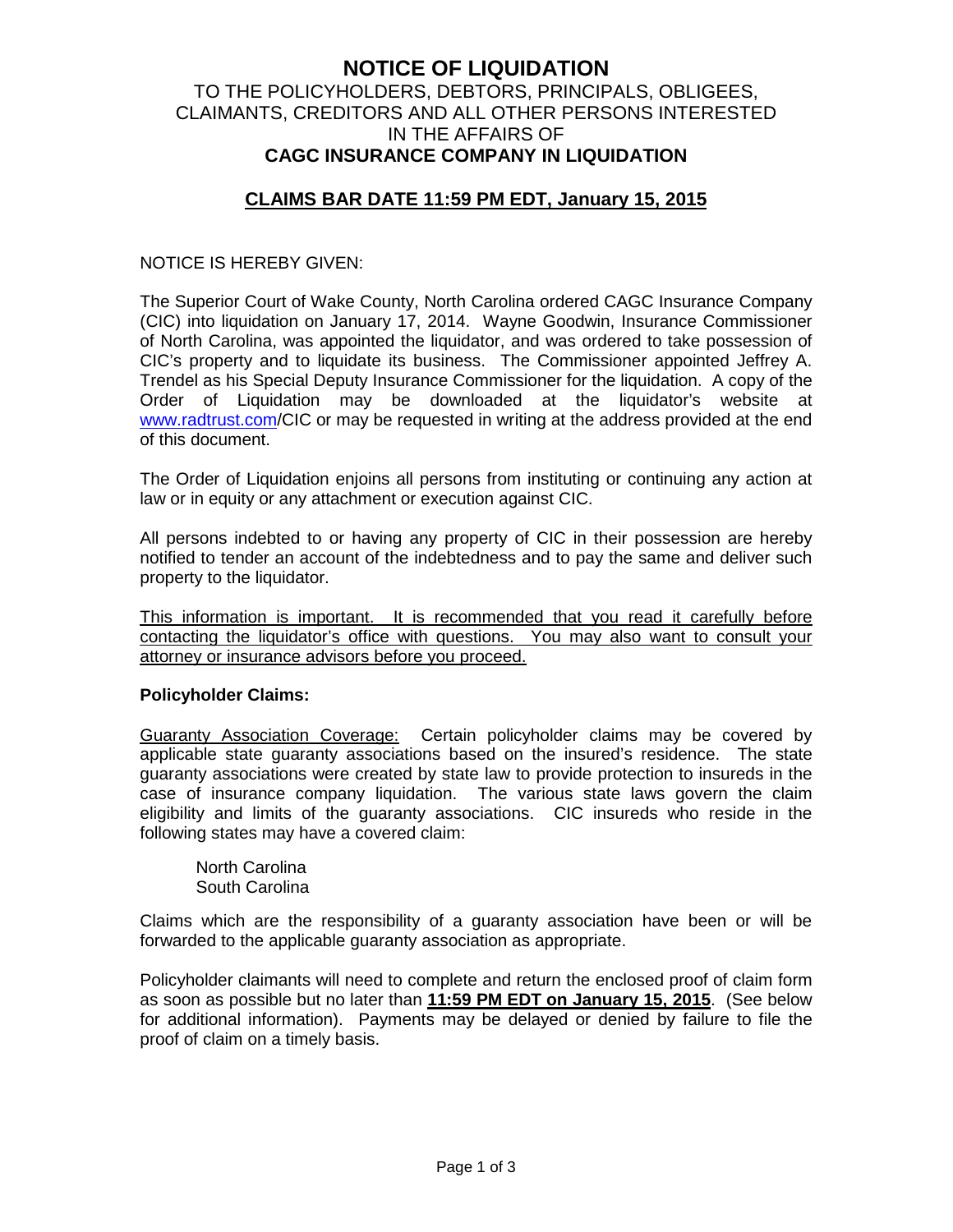## **Policyholder Claim Notification:**

Outstanding Claims: If a claim has already been reported to CIC only a proof of claim form must be submitted as instructed below. It is not necessary to attach additional documentation to the form. Pending claim files are in the process of being shipped to the appropriate guaranty association as applicable.

Unreported Claims: If a claim has not been reported to CIC, a proof of claim form and required documentation must be submitted as instructed. Some state guaranty associations have statutory claim filing provisions which will prohibit payment by the guaranty association after a certain period of time has elapsed after the loss date of the claim. In many instances that date is the January 15, 2015, date set by the liquidator, but in some instances, it is a date before January 15, 2015. Therefore, it is important to promptly file a claim by completing the proof of claim form.

### **Proof of Claim:**

If you have a claim to pursue against CIC, you must file a completed proof of claim form with the liquidator by the bar date. To file by the bar date the proof of claim form must be **postmarked or received by the liquidator no later than 11:59 PM EDT on January 15, 2015**. Failure to file a timely claim may result in denial of your claim.

The mailing address for the liquidator is:

Proof of Claim Department Liquidator of CAGC Insurance Company 401 Glenwood Avenue Raleigh, N.C. 27603

Detailed filing instructions are provided on the back of the enclosed proof of claim. If you have more than one claim against CIC a separate proof of claim must be submitted for each claim. You may make copies of the proof of claim form, request additional copies from the liquidator using the address above or download the form from the liquidator website at www.radtrust.com/CIC.

A proof of claim must be filed even if a claim was made against CIC prior to liquidation. Whenever a claim is based upon an instrument in writing, a copy of the document should be attached to the proof of claim. If the document has been destroyed, a statement of the facts and circumstances of the loss must be filed, under oath, with this claim.

#### **Change of Address:**

You are required to notify the liquidator of a change of address. If you fail to do so, you may jeopardize recovery from this estate.

## **Frequently Asked Questions:**

Included in this Notice as well as at the liquidator's website, www.radtrust.com/CIC, is material which answers frequently asked questions regarding the liquidation process. Please review this material carefully.